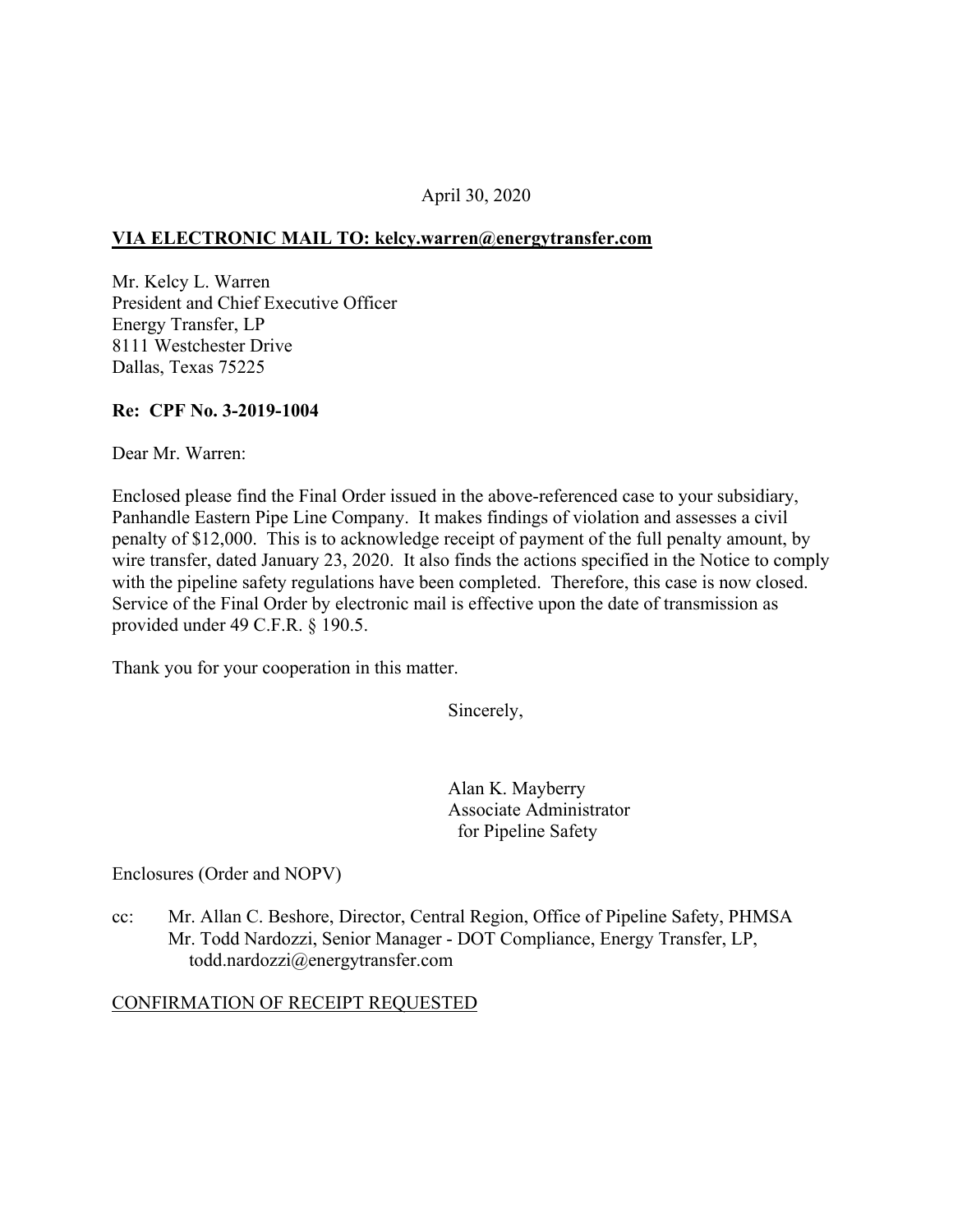# **U.S. DEPARTMENT OF TRANSPORTATION PIPELINE AND HAZARDOUS MATERIALS SAFETY ADMINISTRATION OFFICE OF PIPELINE SAFETY WASHINGTON, D.C. 20590**

**)** 

**)** 

**)** 

**In the Matter of )** 

**Panhandle Eastern Pipe Line Company, ) CPF No. 3-2019-1004 a subsidiary of Energy Transfer, LP, )** 

\_\_\_\_\_\_\_\_\_\_\_\_\_\_\_\_\_\_\_\_\_\_\_\_\_\_\_\_\_\_\_\_\_\_\_\_**)** 

**Respondent. )** 

## **FINAL ORDER**

Oklahoma, and Texas.<sup>1</sup> On April 12, 2019, pursuant to 49 U.S.C. § 60117, a representative of the Pipeline and Hazardous Materials Safety Administration (PHMSA), Office of Pipeline Safety (OPS), conducted an on-site pipeline safety inspection of the facilities and records of Panhandle Eastern Pipe Line Company's (PEPL or Respondent) safety related condition report submitted to PHMSA on April 11, 2019 (PHMSA reference number 19-148238). PEPL is a subsidiary of Energy Transfer, LP. Panhandle Eastern Pipe Line Company is a large natural gas transmission operator with 6,337 miles of pipeline in the states of Illinois, Indiana, Kansas, Michigan, Ohio,

As a result of the inspection, the Director, Central Region, OPS (Director), issued to Respondent, by letter dated December 12, 2019, a Notice of Probable Violation, Proposed Civil Penalty, and Proposed Compliance Order (Notice). In accordance with 49 C.F.R. § 190.207, the Notice proposed finding that PEPL had committed two violations of 49 C.F.R. Part 192 and proposed assessing a civil penalty of \$12,000 for the alleged violations. The Notice also proposed ordering Respondent to take certain measures to correct the alleged violations.

Energy Transfer responded to the Notice by letter dated January 16, 2020 (Response). The company did not contest the allegations of violation and paid the proposed civil penalty of \$12,000 by wire transfer on January 23, 2020. The company provided information concerning the corrective actions it had taken to show compliance with the proposed compliance actions. It also requested that the Violation Report be updated to correct certain information. Respondent did not request a hearing and therefore has waived its right to one.

The Region issued an Amended Violation Report on April 6, 2020.

<sup>1&</sup>lt;br>
<sup>1</sup> Amended Pipeline Safety Violation Report (Violation Report), (April 6, 2020) (on file with PHMSA), at 1.